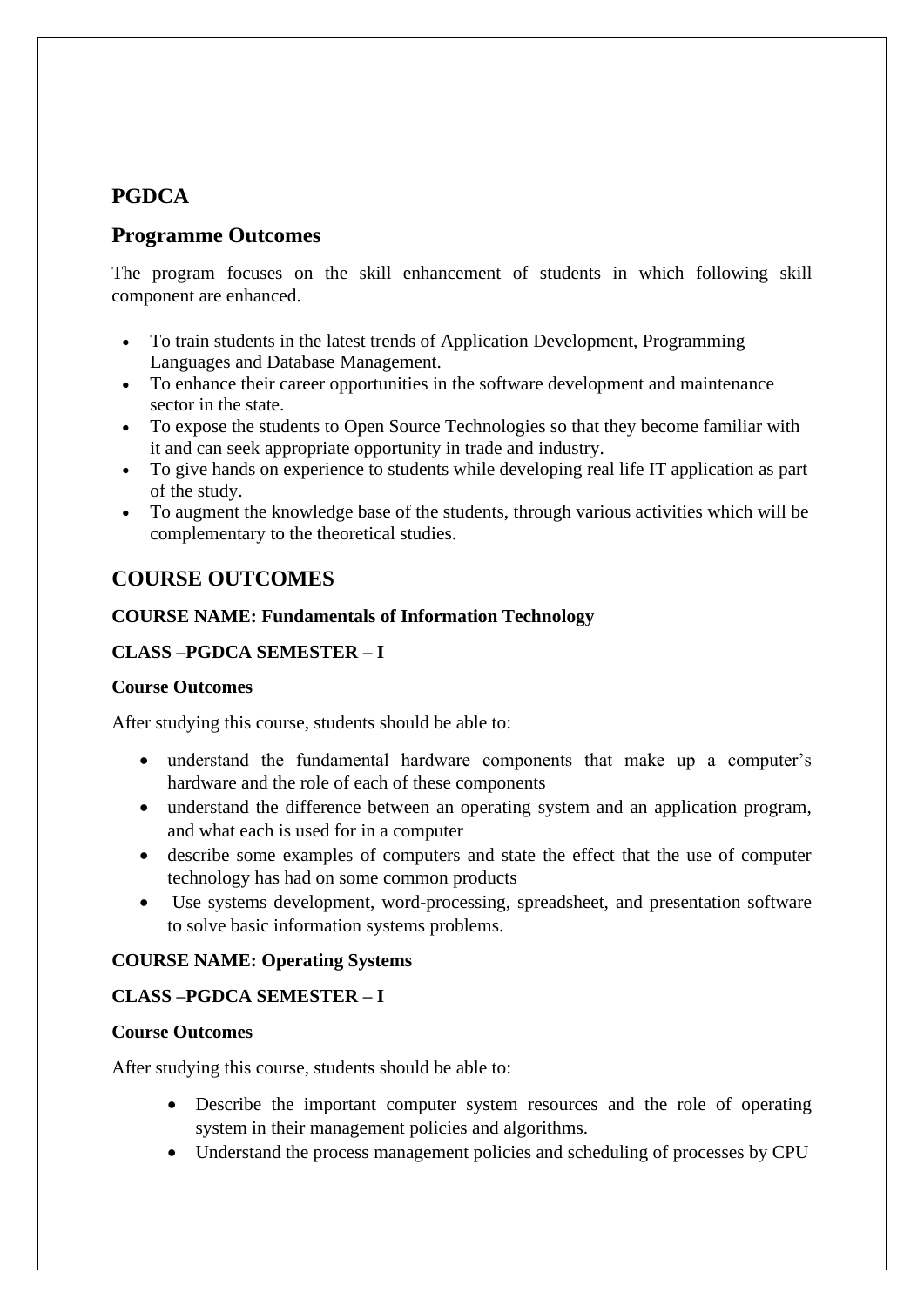- Evaluate the requirement for process synchronization and coordination handled by operating system
- Describe and analyze the memory management and its allocation policies.
- Identify use and evaluate the storage management policies with respect to different storage management technologies.

Identify the need to create the special purpose operating system

#### **COURSE NAME: Problem Solving using C**

### **CLASS –PGDCA SEMESTER – I**

#### **Course Outcomes**

After studying this course, students should be able to:

- **Knowledge and Understanding:** On successful completion of this subject the students have the programming ability in C Language.
- **Intellectual Cognitive/ Analytical Skills:** Enhancing Logical Thinking and Reasoning Skills through Collaborative Learning in C Programming.
- **Practical Skills:** Students would be capable of developing various applications to solve deluge of real-world problems. They can also learn to make system software as well as application software. These existing languages could become base for developing new languages which can inherent its features. On the backend of various embedded systems, these languages are deployed.
- **Transferable Skills:** In many multinational companies they can work effectively in a group or team to achieve goals and can show initiative and leadership abilities.

#### **SEMESTER – 2**

#### **COURSE NAME: Database Management System**

#### **CLASS –PGDCA SEMESTER – 2**

#### **Course Outcomes**

After studying this course, students should be able to:

- **Knowledge & Understanding :** Databases and their design & development
- **Intellectual Cognitive/ analytical skills:** Normalization of Databases.
- **Practical Skills :**Using SQL
- **Transferable skills:** Usage of DBMS design and administration

#### **COURSE NAME: Introduction to Computer Network, Internet and E-Commerce**

#### **CLASS –PGDCA SEMESTER – 2**

#### **Course Outcomes**

After studying this course,